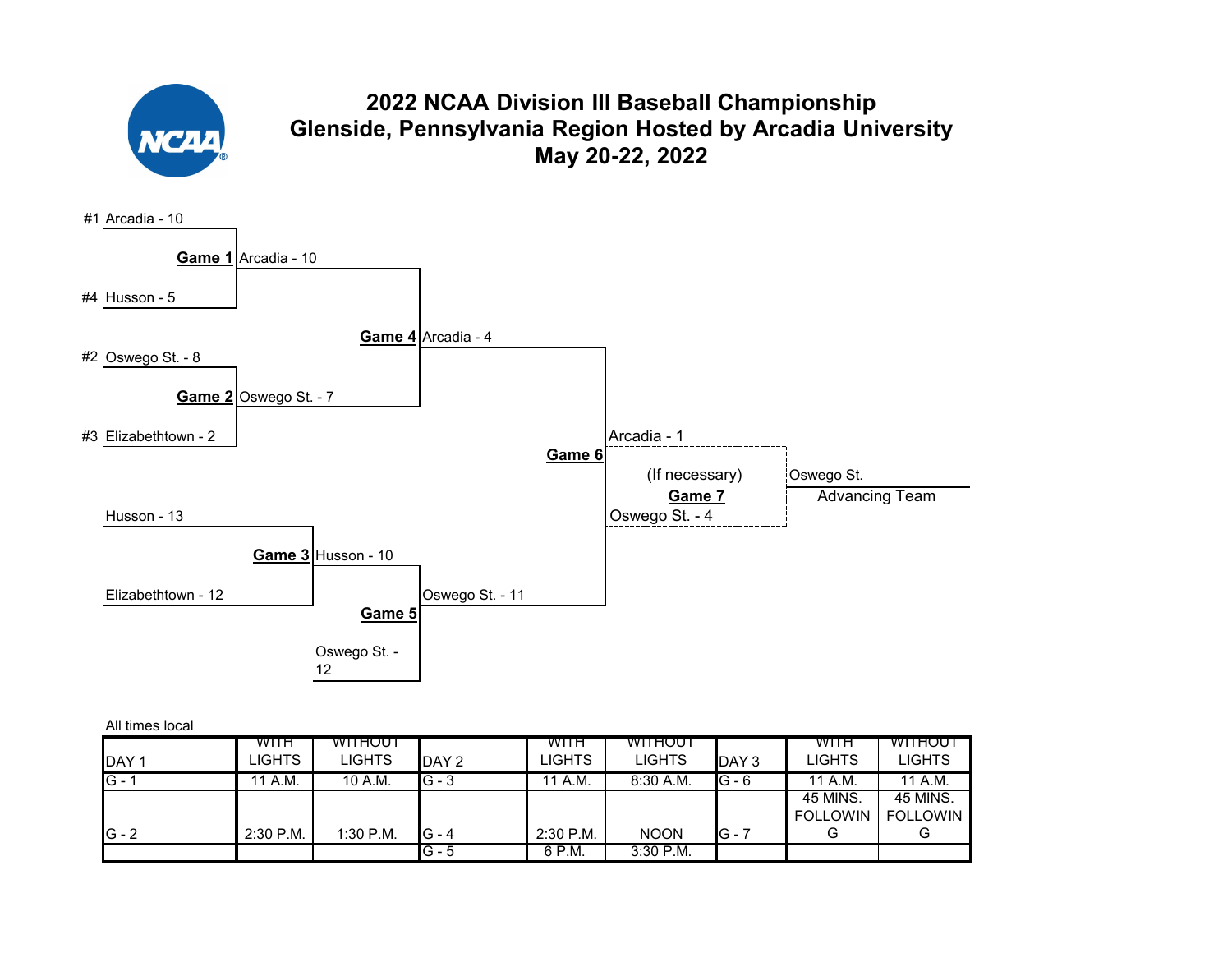

# **2022 NCAA Division III Baseball Championship Orange, California Region Hosted by Chapman University May 20-22, 2022**



| <b>IDAY1</b>           | WIIH<br>LIGHTS. | <b>WITHOUT</b><br><b>LIGHTS</b> | DAY 2             | WITH<br>LIGHTS        | <b>WITHOUT</b><br><b>LIGHTS</b> | DAY <sub>3</sub> | WITH<br>LIGHTS                         | WITHOUT<br>LIGHTS |
|------------------------|-----------------|---------------------------------|-------------------|-----------------------|---------------------------------|------------------|----------------------------------------|-------------------|
| $\mathsf{G}$ - $\cdot$ | A.M.            | 10 A.M.                         | $G - 3$           | 11 A.M.               | 8:30 A.M.                       | $IG - 6$         | 11 A.M.                                | 11 A.M.           |
| $IG - 2$               | $2:30$ P.M.     | 1:30 P.M.                       | IG - 4<br>$G - 5$ | $2:30$ P.M.<br>6 P.M. | <b>NOON</b><br>$3:30$ P.M.      | $IG - 7$         | 45 MINS.<br><b>FOLLOWING FOLLOWING</b> | 45 MINS.          |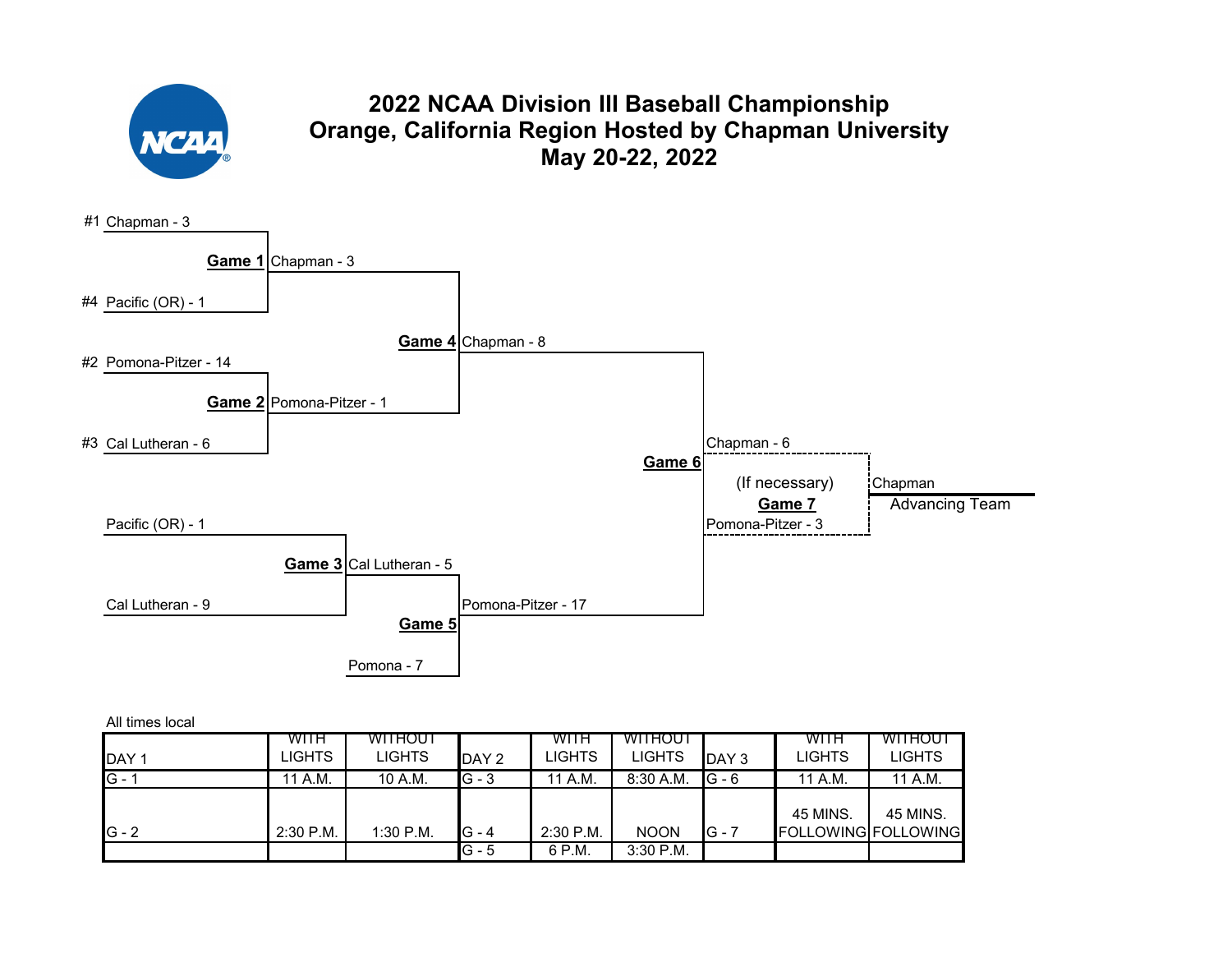

#### **2022 NCAA Division III Baseball Championship Granville, Ohio Region Hosted by Denison University May 20-22, 2022**



|              | WITH      | WITHOUT       |          | <b>WITH</b> | <b>WITHOUT</b> |         | <b>WITH</b>      | WITHOUT         |
|--------------|-----------|---------------|----------|-------------|----------------|---------|------------------|-----------------|
| <b>IDAY1</b> | LIGHTS.   | <b>LIGHTS</b> | DAY 2    | LIGHTS      | <b>LIGHTS</b>  | DAY 3   | LIGHTS           | LIGHTS          |
| $IG - 1$     | 11 A.M.   | 10 A.M.       | $IG - 3$ | 11 A.M.     | 8:30 A.M.      | $G - 6$ | 11 A.M.          | 11 A.M.         |
|              |           |               |          |             |                |         |                  | 45 MINS.        |
|              |           |               |          |             |                |         | 45 MINS.         | <b>FOLLOWIN</b> |
| $G - 2$      | 2:30 P.M. | 1:30 P.M.     | IG - 4   | $2:30$ P.M. | <b>NOON</b>    | $G - 7$ | <b>FOLLOWING</b> |                 |
|              |           |               | $G - 5$  | 6 P.M.      | 3:30 P.M.      |         |                  |                 |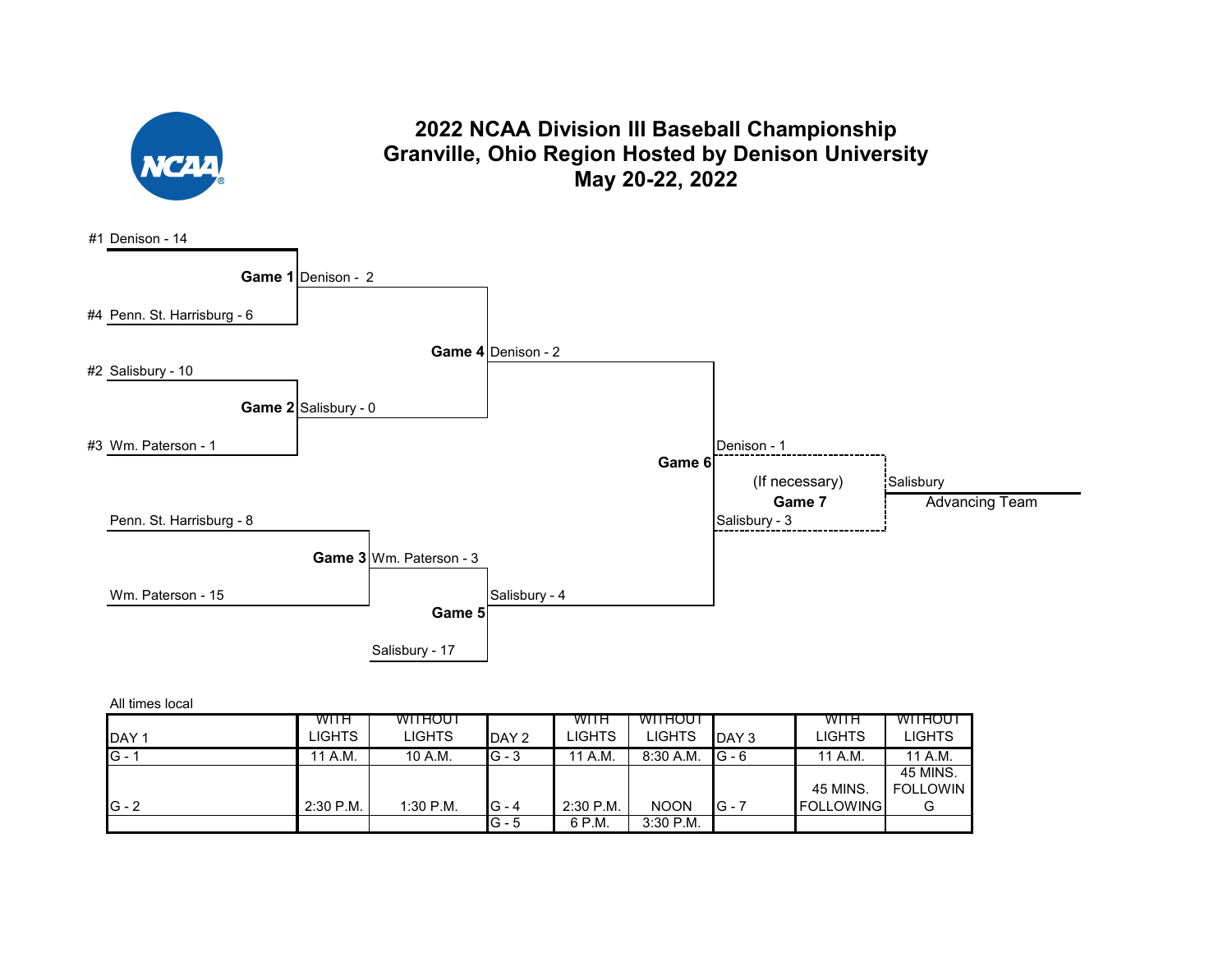

# **2022 NCAA Division III Baseball Championship Immaculata, Pennsylvania Region Hosted by Immaculata University May 20-22, 2022**



|                  | WITH      |                             |         | WITH      | <b>WITHOUT</b> |         | WITH     | WITHOUT             |
|------------------|-----------|-----------------------------|---------|-----------|----------------|---------|----------|---------------------|
| DAY <sub>1</sub> | LIGHTS    | <b>WITHOUT LIGHTS DAY 2</b> |         | LIGHTS    | <b>LIGHTS</b>  | DAY 3   | LIGHTS   | LIGHTS              |
| $G -$            | 11 A.M.   | 10 A.M.                     | $G - 3$ | 11 A.M.   | 8:30 A.M.      | $G - 6$ | 11 A.M.  | 11 A.M.             |
|                  |           |                             |         |           |                |         |          |                     |
|                  |           |                             |         |           |                |         | 45 MINS. | 45 MINS.            |
| $G - 2$          | 2:30 P.M. | $1:30$ P.M.                 | $G - 4$ | 2:30 P.M. | <b>NOON</b>    | G - 7   |          | FOLLOWING FOLLOWING |
|                  |           |                             | IG - 5  | 6 P.M.    | 3:30 P.M.      |         |          |                     |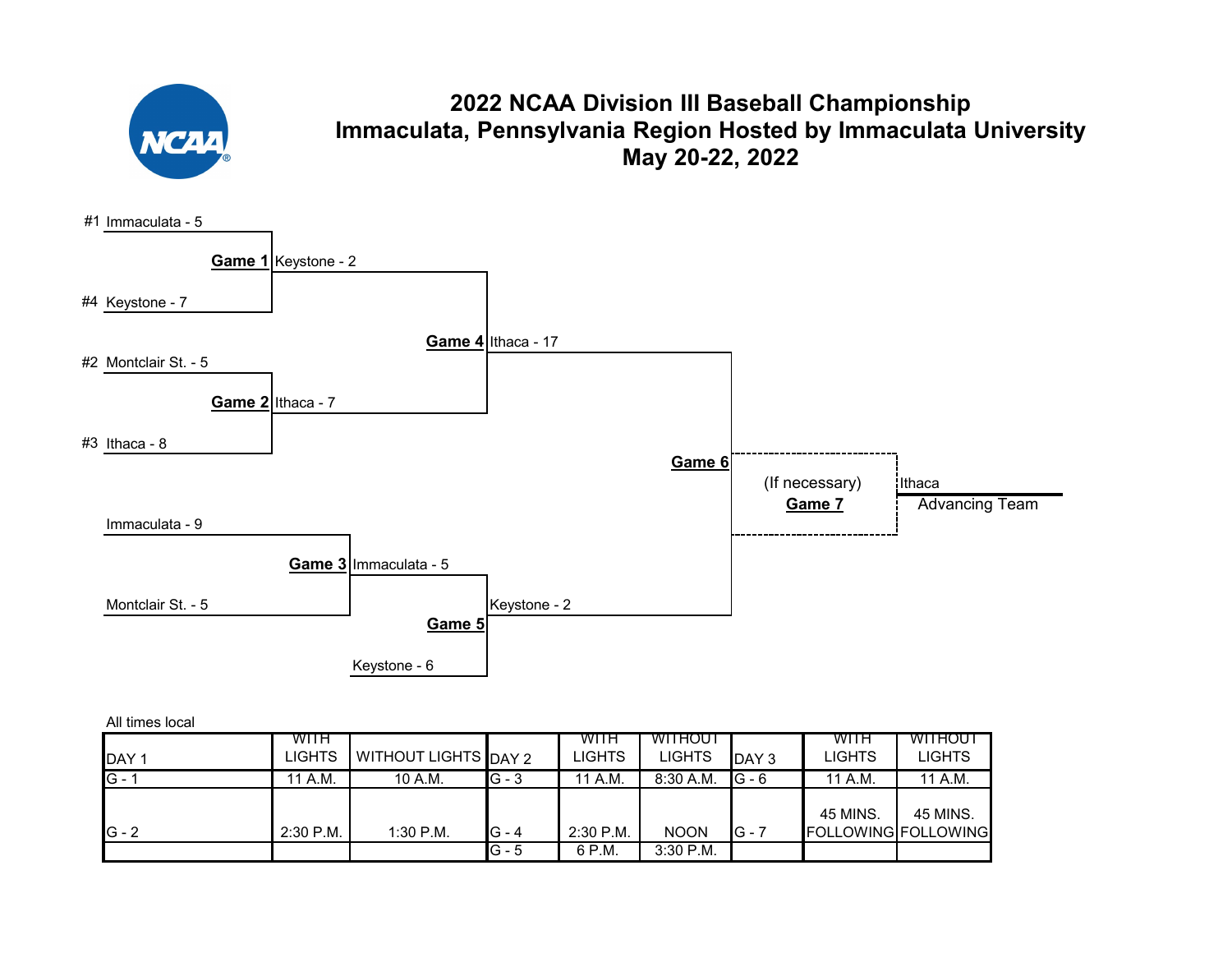

#### **2022 NCAA Division III Baseball Championship LaGrange, Georgia Region Hosted by LaGrange College May 20-22, 2022**

# LaGrange **Game 1** LaGrange 7-3 **Game 2** LaGrange 9-7 **Game 3** LaGrange 14-9 **Game 4** \*If Necessary **Game 5** \*If Necessary Centenary (LA)

| DAY <sub>1</sub> | WITH &<br><b>WITHOUT</b><br>LIGHTS | DAY 2   | <b>WITH</b><br>LIGHTS | <b>WITHOUT</b><br><b>LIGHTS</b> | DAY 3   | <b>WITH</b><br>LIGHTS | <b>WITHOUT</b><br>LIGHTS |
|------------------|------------------------------------|---------|-----------------------|---------------------------------|---------|-----------------------|--------------------------|
| IG -             | <b>NOON</b>                        | $G - 2$ | 11 A.M.               | 10 A.M.                         | $G - 4$ | 11 A.M.               | 10 A.M.                  |
|                  |                                    |         | <b>FOLLOWIN</b>       | 45 MINS.                        |         | <b>FOLLOWIN</b>       | 45 MINS.                 |
|                  |                                    | $G - 3$ | G                     | FOLLOWING $G - 5$               |         | G                     | <b>FOLLOWING</b>         |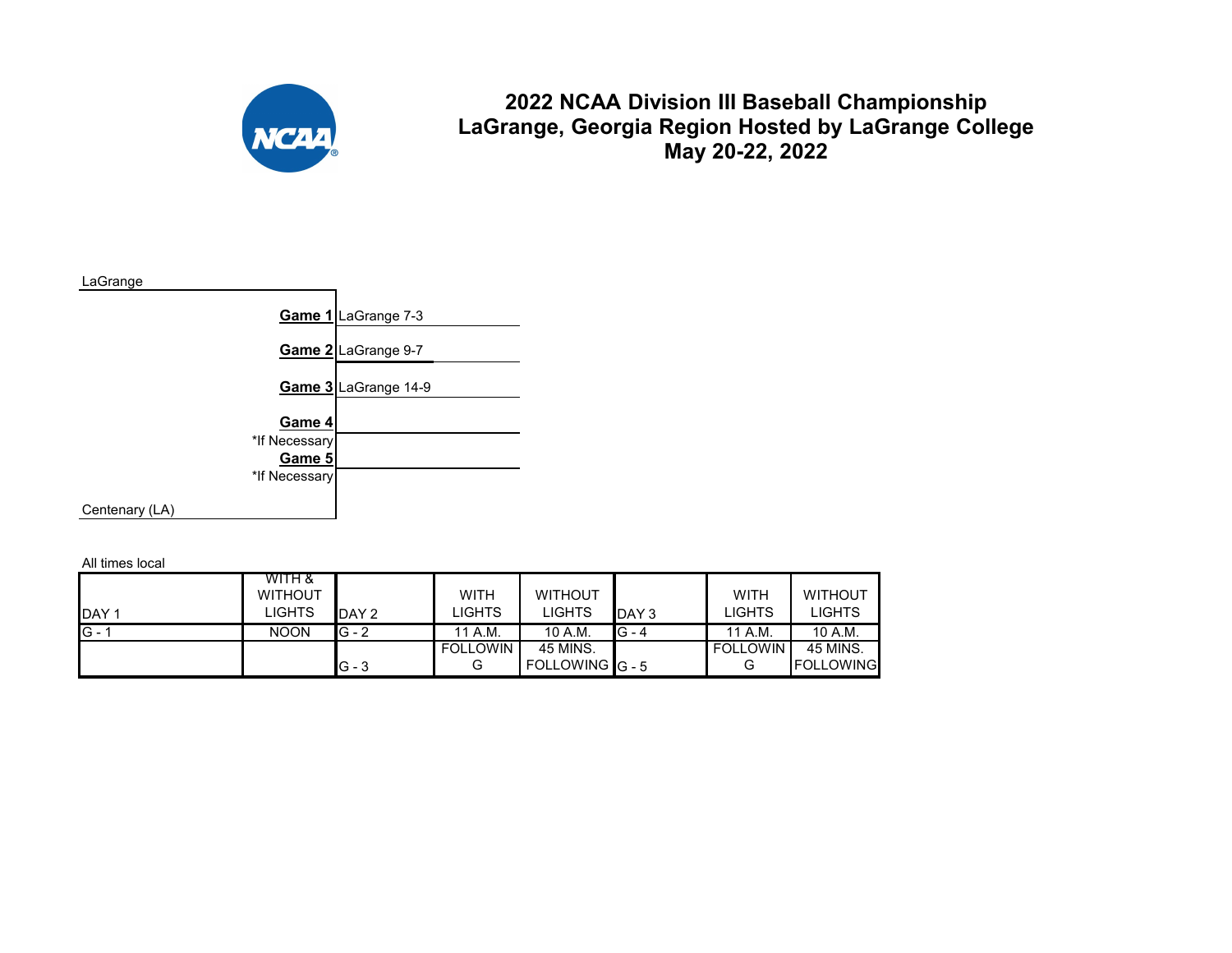

### **2022 NCAA Division III Baseball Championship Annville, Pennslyvania Region Hosted by Lebanon Valley College May 20-22, 2022**



|  | All times local |  |
|--|-----------------|--|
|--|-----------------|--|

|                  | <b>WITH</b>   | WITHOUT       |        | WITH      | <b>WITHOUT</b> |         | WITH            | WITHOUT         |
|------------------|---------------|---------------|--------|-----------|----------------|---------|-----------------|-----------------|
| DAY <sub>1</sub> | <b>LIGHTS</b> | <b>LIGHTS</b> | DAY 2  | LIGHTS    | <b>LIGHTS</b>  | DAY 3   | LIGHTS          | LIGHTS          |
| $G -$            | 11 A.M.       | 10 A.M.       | IG - 3 | 11 A.M.   | 8:30 A.M.      | $G - 6$ | 11 A.M.         | 11 A.M.         |
|                  |               |               |        |           |                |         | 45 MINS.        | 45 MINS.        |
|                  |               |               |        |           |                |         | <b>FOLLOWIN</b> | <b>FOLLOWIN</b> |
| $G - 2$          | $2:30$ P.M.   | $1:30$ P.M.   | IG - 4 | 2:30 P.M. | <b>NOON</b>    | $G - 7$ | G               | G               |
|                  |               |               | G - 5  | 6 P.M.    | $3:30$ P.M.    |         |                 |                 |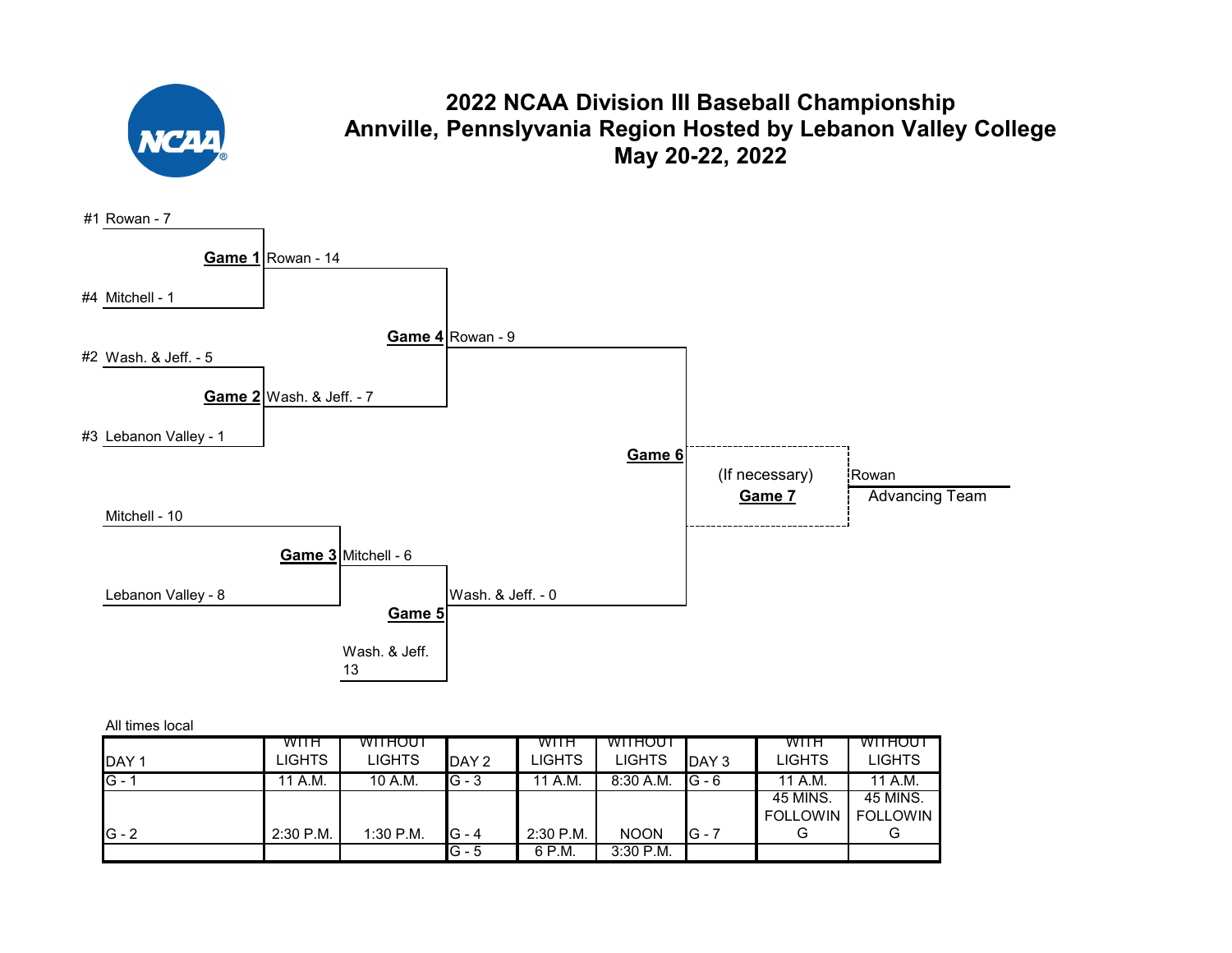

## **2022 NCAA Division III Baseball Championship Lynchburg, Virginia Region Hosted by University of Lynchburg May 20-22, 2022**



|              | <b>WITH</b>   |                       |         | WITH          | <b>WITHOUT</b> |          | WITH            | WITHOUT         |
|--------------|---------------|-----------------------|---------|---------------|----------------|----------|-----------------|-----------------|
| <b>IDAY1</b> | <b>LIGHTS</b> | <b>WITHOUT LIGHTS</b> | DAY 2   | <b>LIGHTS</b> | <b>LIGHTS</b>  | DAY 3    | <b>LIGHTS</b>   | LIGHTS          |
| $G -$        | 11 A.M.       | 10 A.M.               | $G - 3$ | 11 A.M.       | 8:30 A.M.      | $IG - 6$ | 11 A.M.         | 11 A.M.         |
|              |               |                       |         |               |                |          | 45 MINS.        | 45 MINS.        |
|              |               |                       |         |               |                |          | <b>FOLLOWIN</b> | <b>FOLLOWIN</b> |
| $G - 2$      | $2:30$ P.M.   | 1:30 P.M.             | G - 4   | $2:30$ P.M.   | <b>NOON</b>    | IG - 7   | G               |                 |
|              |               |                       | $G - 5$ | 6 P.M.        | $3:30$ P.M.    |          |                 |                 |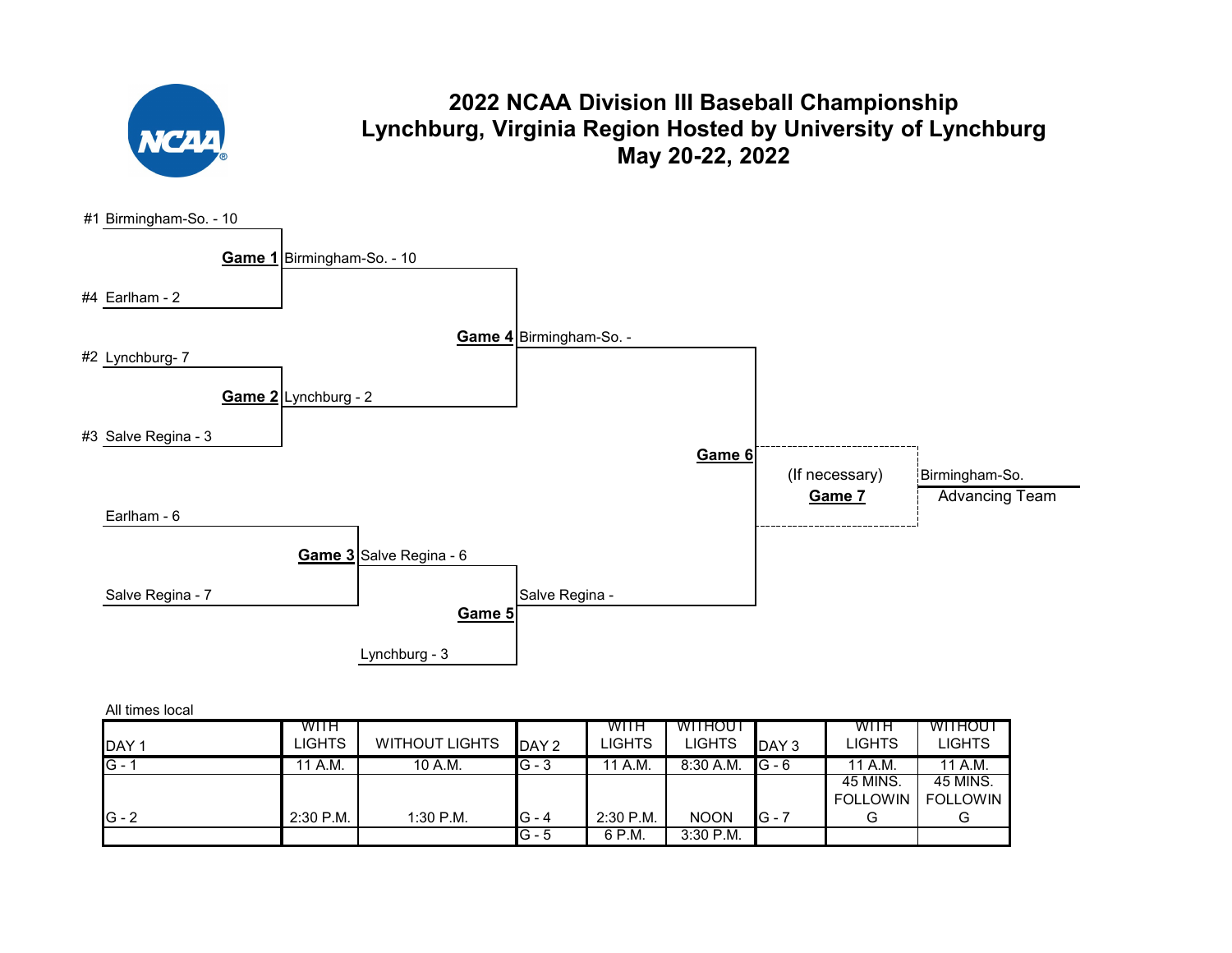

# **2022 NCAA Division III Baseball Championship Marietta, Ohio Region Hosted by Marietta College May 20-22, 2022**



|                                 |                           | <b>WITHOUT</b> |          |                            | <b>WITHOUT</b> |                  | <b>WITH</b>   | TWITHOUT      |
|---------------------------------|---------------------------|----------------|----------|----------------------------|----------------|------------------|---------------|---------------|
| <b>IDAY1</b>                    | I WITH LIGHTS <b>I</b>    | <b>LIGHTS</b>  | IDAY2    | <b>I</b> WITH LIGHTSI      | <b>LIGHTS</b>  | DAY <sub>3</sub> | <b>LIGHTS</b> | <b>LIGHTS</b> |
| $\overline{G}$ - $\overline{C}$ | 11 A.M.                   | 10 A.M.        | $IG - 3$ | 11 A.M.                    | 10 A.M.        | IG - 5           | <b>NOON</b>   | <b>NOON</b>   |
|                                 | 45 MINS.                  | 45 MINS.       |          | -45 MINS.                  | 45 MINS.       |                  |               |               |
| $IG - 2$                        | FOLLOWING FOLLOWING G - 4 |                |          | <b>FOLLOWING FOLLOWING</b> |                |                  |               |               |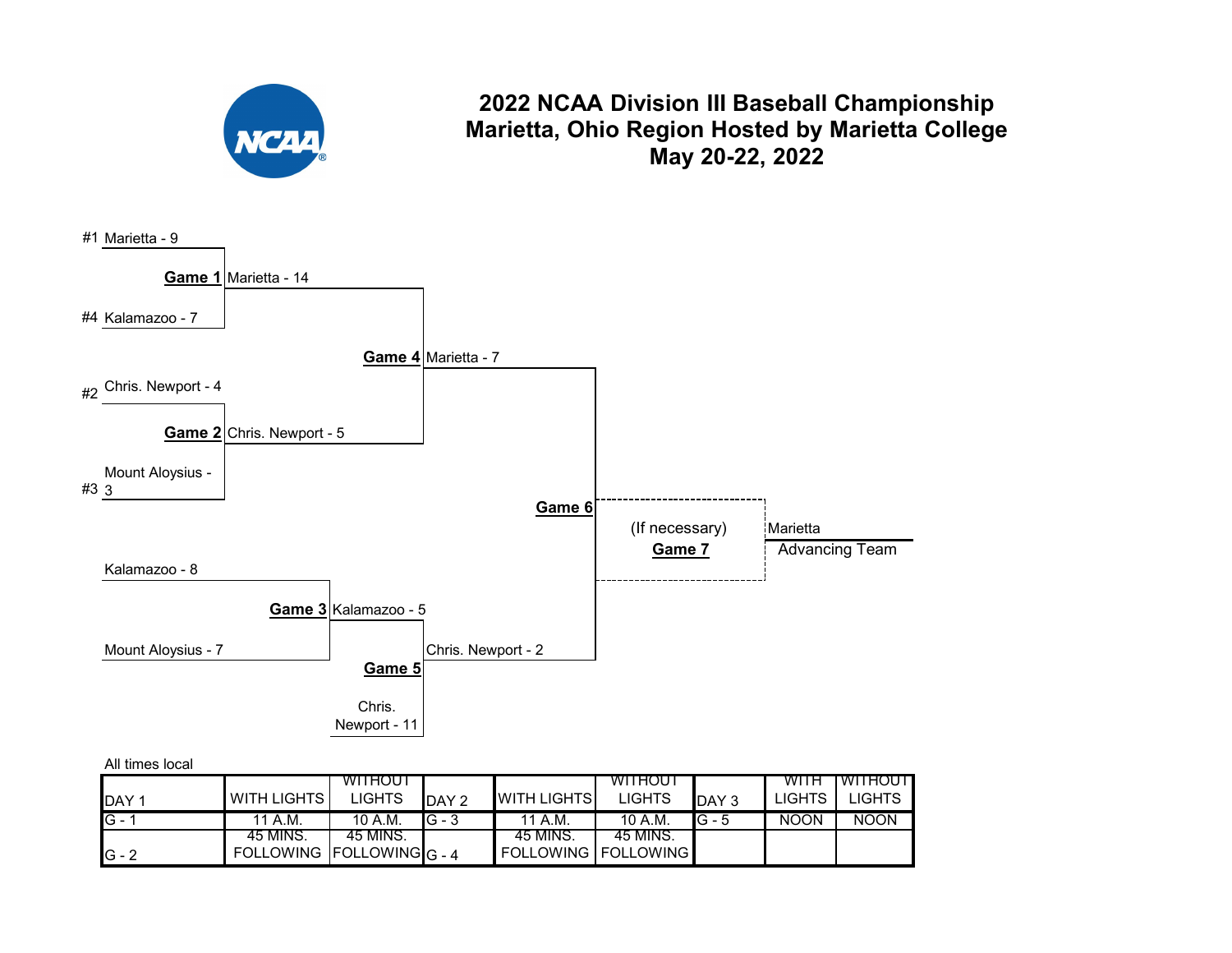

# **2022 NCAA Division III Baseball Championship Rochester, New York Region Hosted by University of Rochester May 20-22, 2022**



| <b>IDAY1</b> | WITH<br>LIGHTS | <b>WITHOUT</b><br><b>LIGHTS</b> | DAY <sub>2</sub> | WITH<br>LIGHTS        | <b>WITHOUT</b><br><b>LIGHTS</b> | DAY 3     | WITH<br>LIGHTS | WITHOUT<br>LIGHTS               |
|--------------|----------------|---------------------------------|------------------|-----------------------|---------------------------------|-----------|----------------|---------------------------------|
| $G - 1$      | 11 A.M.        | 10 A.M.                         | $G - 3$          | 11 A.M.               | $8:30$ A.M.                     | $IG - 6$  | 11 A.M.        | 11 A.M.                         |
| $IG - 2$     | 2:30 P.M.      | $1:30$ P.M.                     | G - 4<br>IG - 5  | $2:30$ P.M.<br>6 P.M. | <b>NOON</b><br>3:30 P.M.        | $ G - 7 $ | 45 MINS.       | 45 MINS.<br>FOLLOWING FOLLOWING |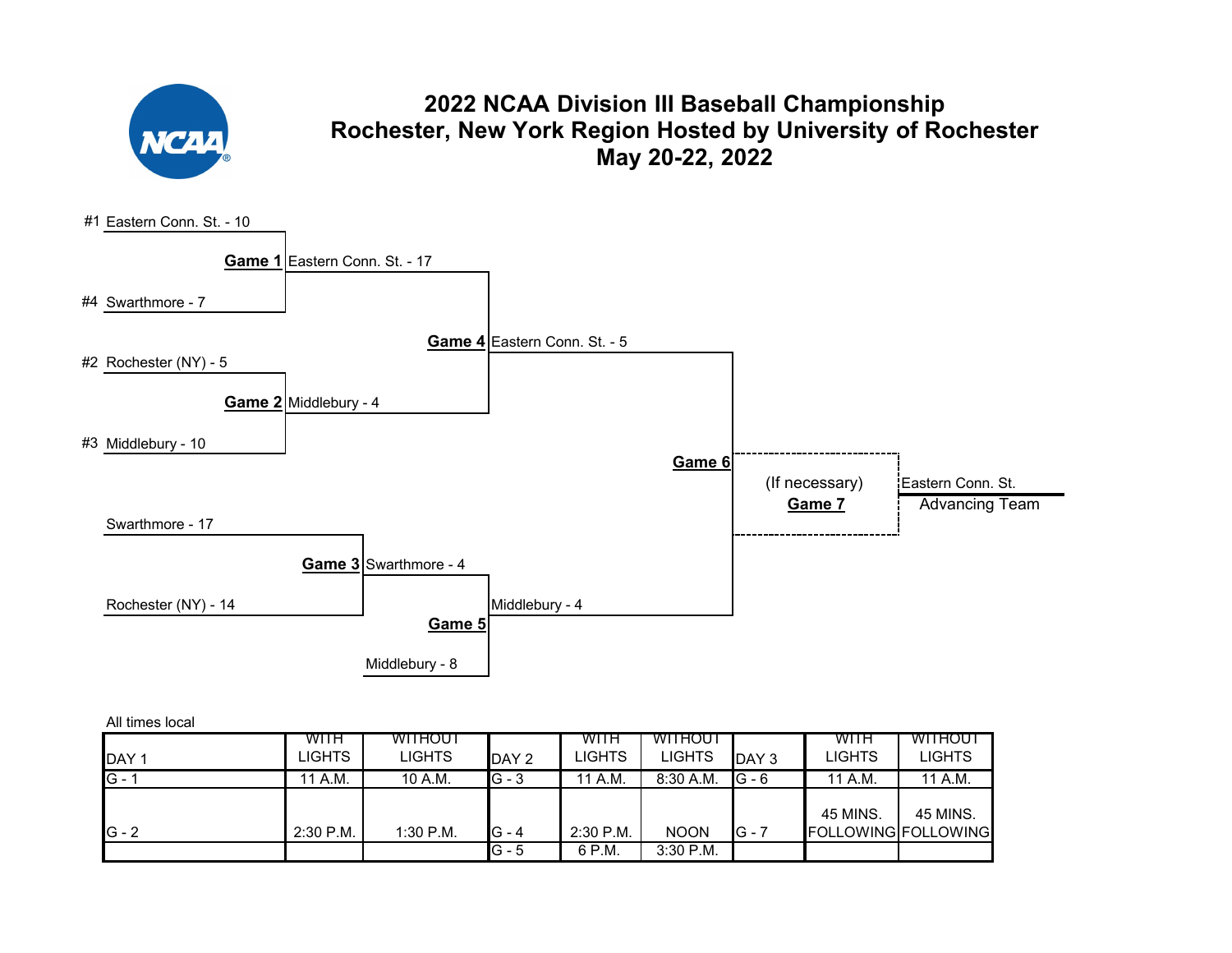

# **2022 NCAA Division III Baseball Championship Winchester, Virginia Region Hosted by Shenandoah University May 20-22, 2022**



| All times local |  |
|-----------------|--|
|                 |  |

|                  | <b>WITH</b>   |                      |         | WITH      | <b>WITHOUT</b> |         | WITH                       | WITHOUT       |
|------------------|---------------|----------------------|---------|-----------|----------------|---------|----------------------------|---------------|
| DAY <sub>1</sub> | <b>LIGHTS</b> | WITHOUT LIGHTS DAY 2 |         | LIGHTS    | <b>LIGHTS</b>  | DAY 3   | LIGHTS                     | <b>LIGHTS</b> |
| $G -$            | 11 A.M.       | 10 A.M.              | IG - 3  | 11 A.M.   | $8:30$ A.M.    | $G - 6$ | 11 A.M.                    | 11 A.M.       |
|                  |               |                      |         |           |                |         |                            |               |
|                  |               |                      |         |           |                |         | 45 MINS.                   | 45 MINS.      |
| $G - 2$          | $2:30$ P.M.   | $1:30$ P.M.          | IG - 4  | 2:30 P.M. | <b>NOON</b>    | G - 7   | <b>FOLLOWING FOLLOWING</b> |               |
|                  |               |                      | $G - 5$ | 6 P.M.    | 3:30 P.M.      |         |                            |               |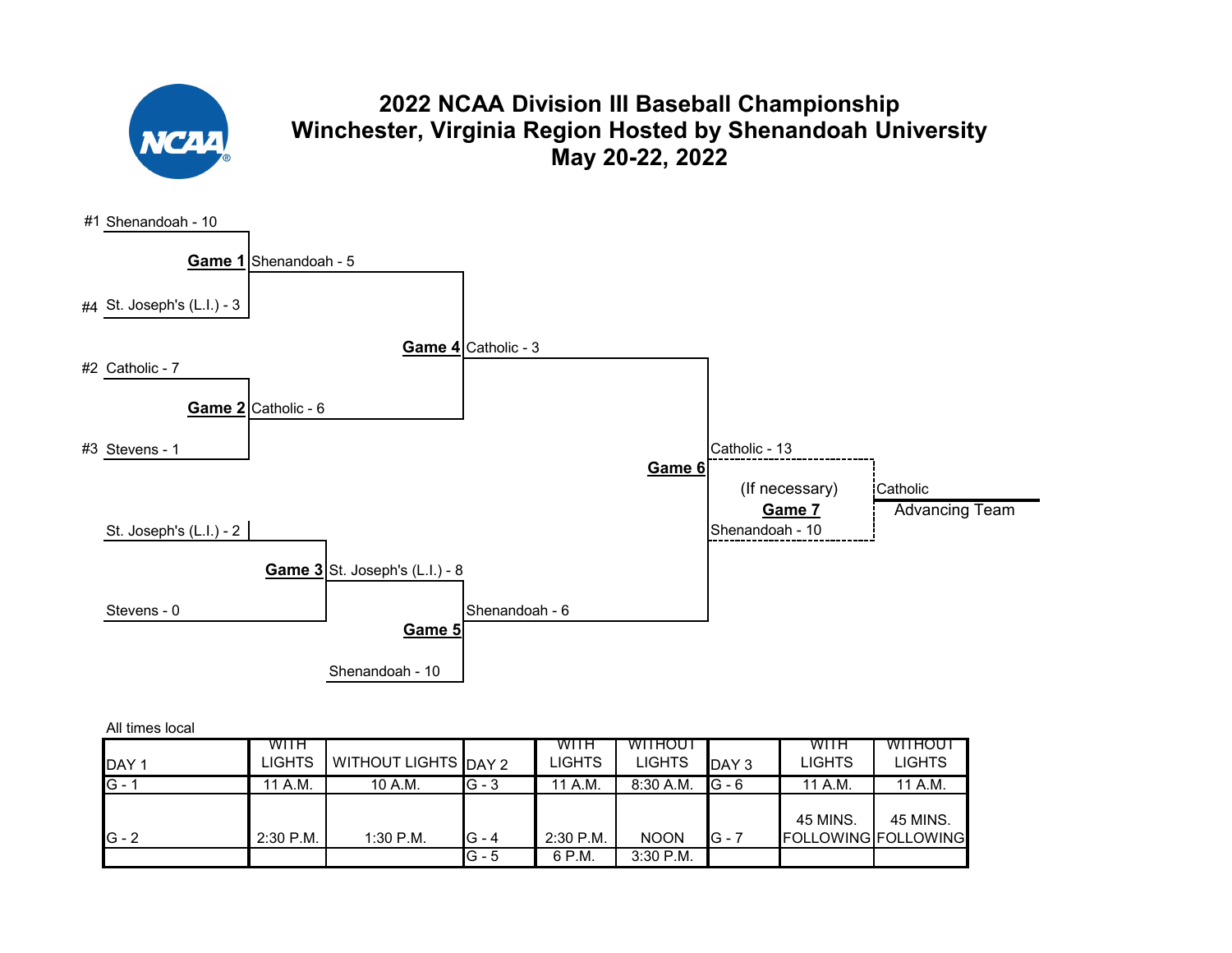

## **2022 NCAA Division III Baseball Championship Brockport, New York Region Hosted by SUNY Brockport May 20-22, 2022**



|  | All times local |  |
|--|-----------------|--|
|--|-----------------|--|

|                  | WITH      | <b>WITHOUT</b> |        | <b>WITH</b>   | <b>WITHOUT</b> |          | WITH            | WITHOUT         |
|------------------|-----------|----------------|--------|---------------|----------------|----------|-----------------|-----------------|
| DAY <sub>1</sub> | LIGHTS    | <b>LIGHTS</b>  | DAY 2  | <b>LIGHTS</b> | <b>LIGHTS</b>  | DAY 3    | LIGHTS          | <b>LIGHTS</b>   |
| $G - 1$          | 11 A.M.   | 10 A.M.        | IG - 3 | 11 A.M.       | $8:30$ A.M.    | $IG - 6$ | 11 A.M.         | 11 A.M.         |
|                  |           |                |        |               |                |          | 45 MINS.        | 45 MINS.        |
|                  |           |                |        |               |                |          | <b>FOLLOWIN</b> | <b>FOLLOWIN</b> |
| $G - 2$          | 2:30 P.M. | 1:30 P.M.      | G - 4  | 2:30 P.M.     | <b>NOON</b>    | IG - 7   | G               | G               |
|                  |           |                | IG - 5 | 6 P.M.        | 3:30 P.M.      |          |                 |                 |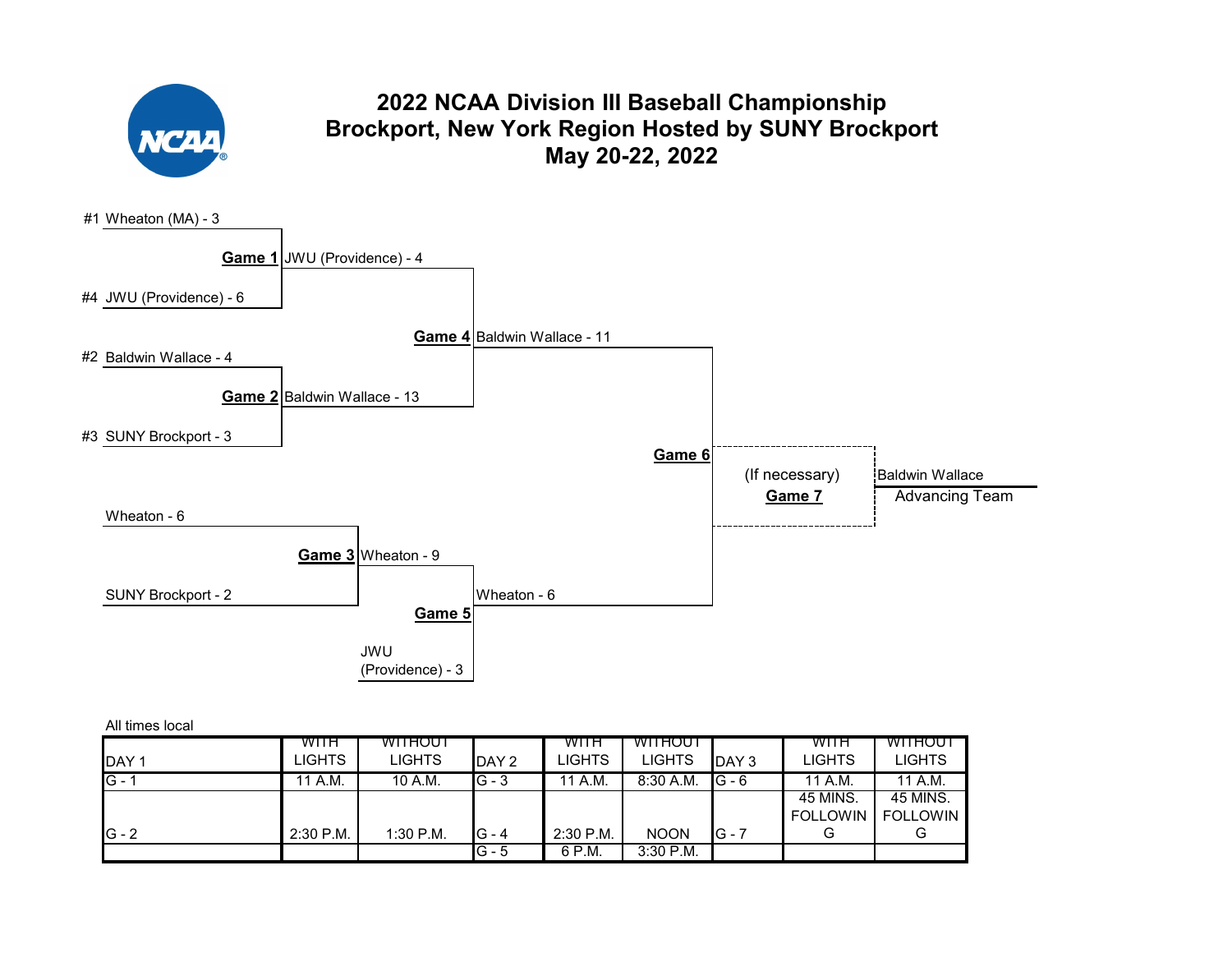

#### **2022 NCAA Division III Baseball Championship Cortland, New York Region Hosted by SUNY Cortland May 20-22, 2022**



|                  | WITH        |                       |         | WITH        | <b>WITHOUT</b> |           | WITH     | WITHOUT             |
|------------------|-------------|-----------------------|---------|-------------|----------------|-----------|----------|---------------------|
| DAY <sub>1</sub> | LIGHTS      | <b>WITHOUT LIGHTS</b> | DAY 2   | LIGHTS.     | <b>LIGHTS</b>  | DAY 3     | LIGHTS   | LIGHTS              |
| $G-$             | 11 A.M.     | 10 A.M.               | $G - 3$ | A.M.        | $8:30$ A.M.    | $G - 6$   | 11 A.M.  | 11 A.M.             |
|                  |             |                       |         |             |                |           |          |                     |
|                  |             |                       |         |             |                |           | 45 MINS. | 45 MINS.            |
| $G - 2$          | $2:30$ P.M. | $1:30$ P.M.           | $G - 4$ | $2:30$ P.M. | <b>NOON</b>    | $ G - 7 $ |          | FOLLOWING FOLLOWING |
|                  |             |                       | $G - 5$ | 6 P.M.      | $3:30$ P.M.    |           |          |                     |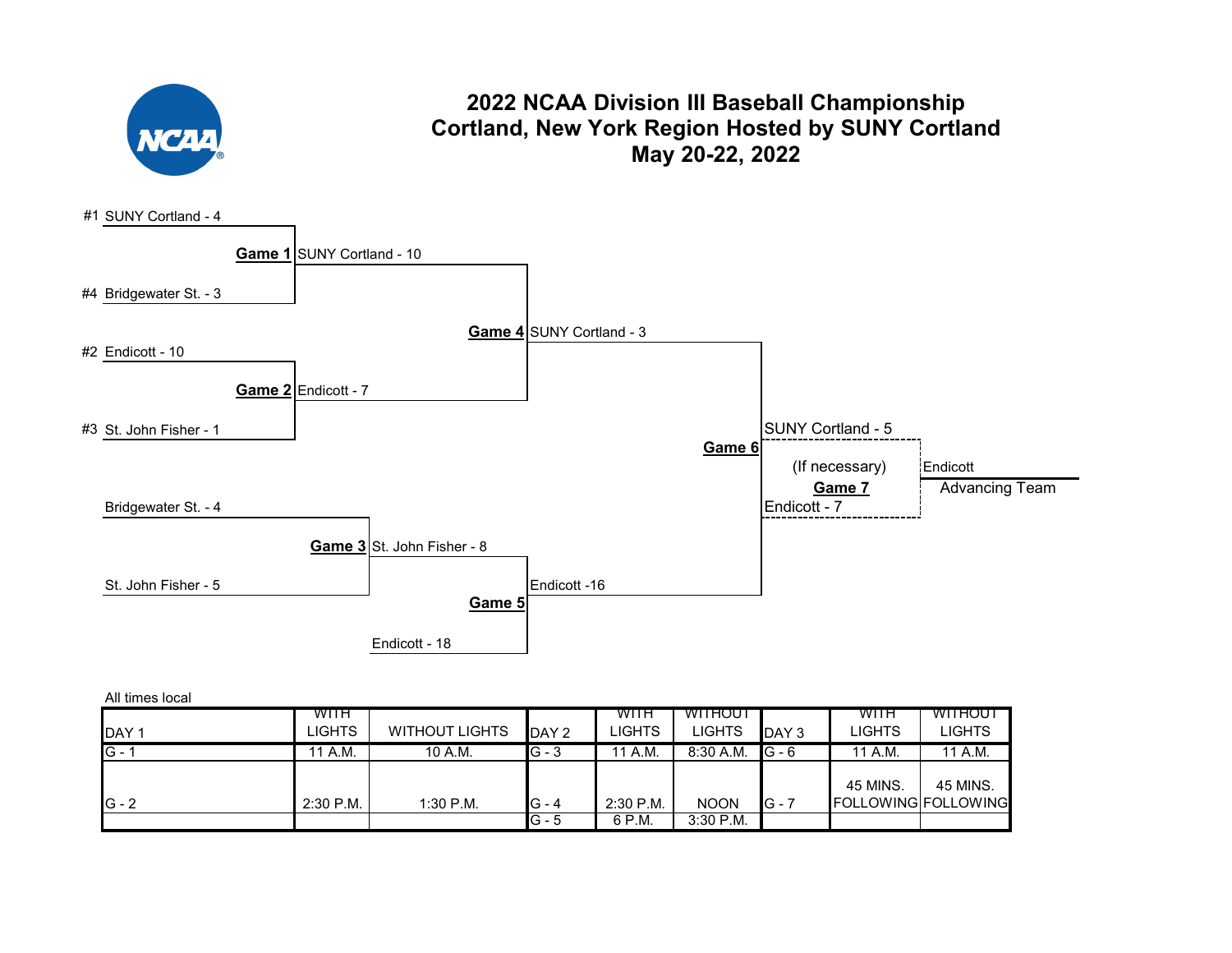

**2022 NCAA Division III Baseball Championship Richardson, Texas Region Hosted by Texas-Dallas May 20-22, 2022**



| DAY <sub>1</sub> | WITH &<br><b>WITHOUT</b><br><b>LIGHTS</b> | DAY 2   | <b>WITH</b><br>LIGHTS             | <b>WITHOUT</b><br><b>LIGHTS</b> | DAY 3   | <b>WITH</b><br><b>LIGHTS</b>           | <b>WITHOUT</b><br><b>LIGHTS</b> |
|------------------|-------------------------------------------|---------|-----------------------------------|---------------------------------|---------|----------------------------------------|---------------------------------|
| $G -$            | <b>NOON</b>                               | $G - 2$ | 11 A.M.                           | 10 A.M.                         | $G - 4$ | 11 A.M.                                | 10 A.M.                         |
|                  |                                           | $G - 3$ | -45 MINS.<br><b>FOLLOWIN</b><br>G | 45 MINS.<br>FOLLOWING $G - 5$   |         | 45 MINS.<br><b>FOLLOWING FOLLOWING</b> | 45 MINS.                        |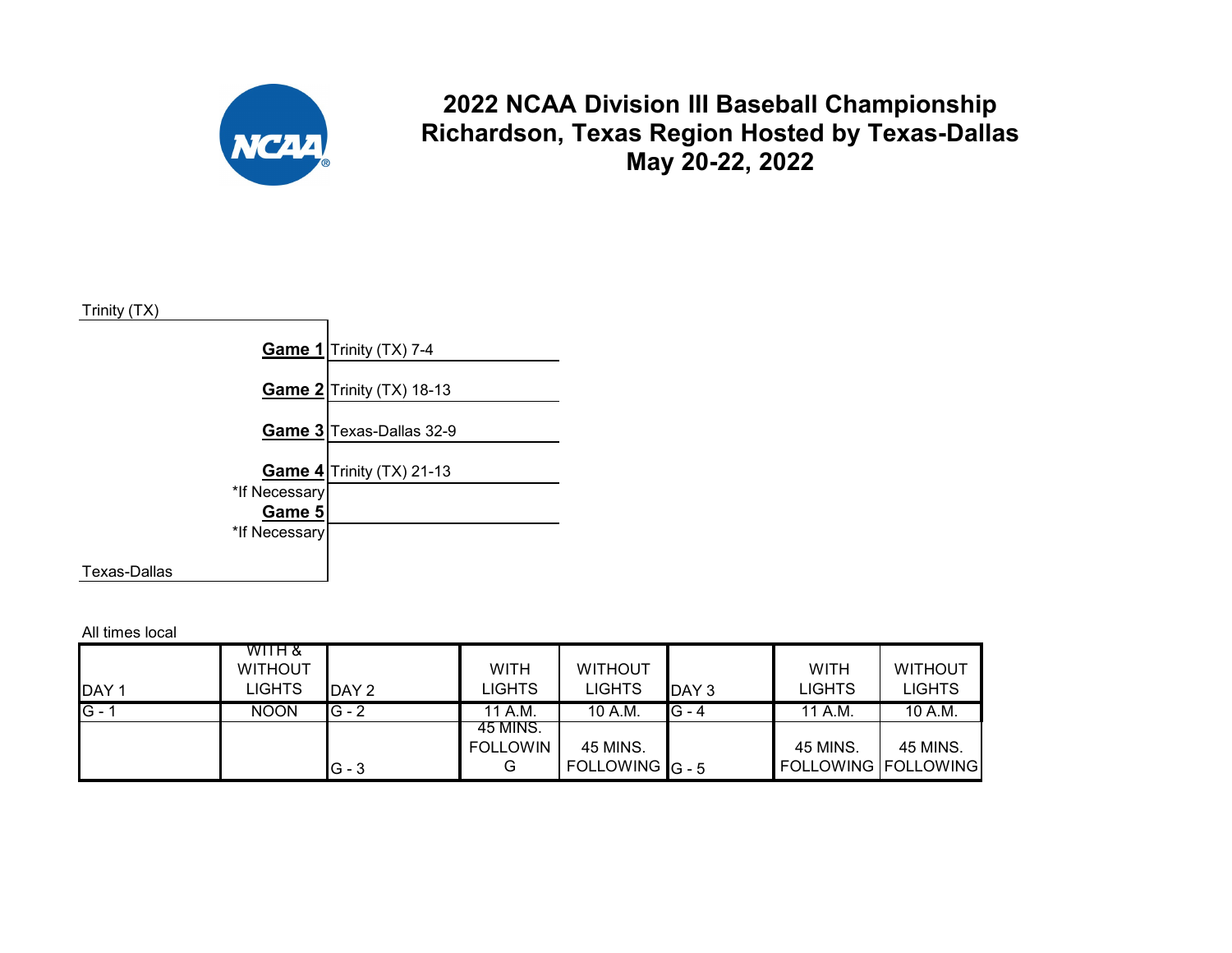

|                  | WITH          |                      |         | WITH          | <b>WITHOUT</b> |          | WITH     | WITHOUT             |
|------------------|---------------|----------------------|---------|---------------|----------------|----------|----------|---------------------|
| DAY <sub>1</sub> | <b>LIGHTS</b> | WITHOUT LIGHTS DAY 2 |         | <b>LIGHTS</b> | LIGHTS         | DAY 3    | LIGHTS   | LIGHTS.             |
| $G -$            | 11 A.M.       | 10 A.M.              | $G - 3$ | 11 A.M.       | $8:30$ A.M.    | $IG - 6$ | 11 A.M.  | 11 A.M.             |
|                  |               |                      |         |               |                |          |          |                     |
|                  |               |                      |         |               |                |          | 45 MINS. | 45 MINS.            |
| $G - 2$          | $2:30$ P.M.   | 1:30 P.M.            | $G - 4$ | 2:30 P.M.     | <b>NOON</b>    | $IG - 7$ |          | FOLLOWING FOLLOWING |
|                  |               |                      | $G - 5$ | 6 P.M.        | $3:30$ P.M.    |          |          |                     |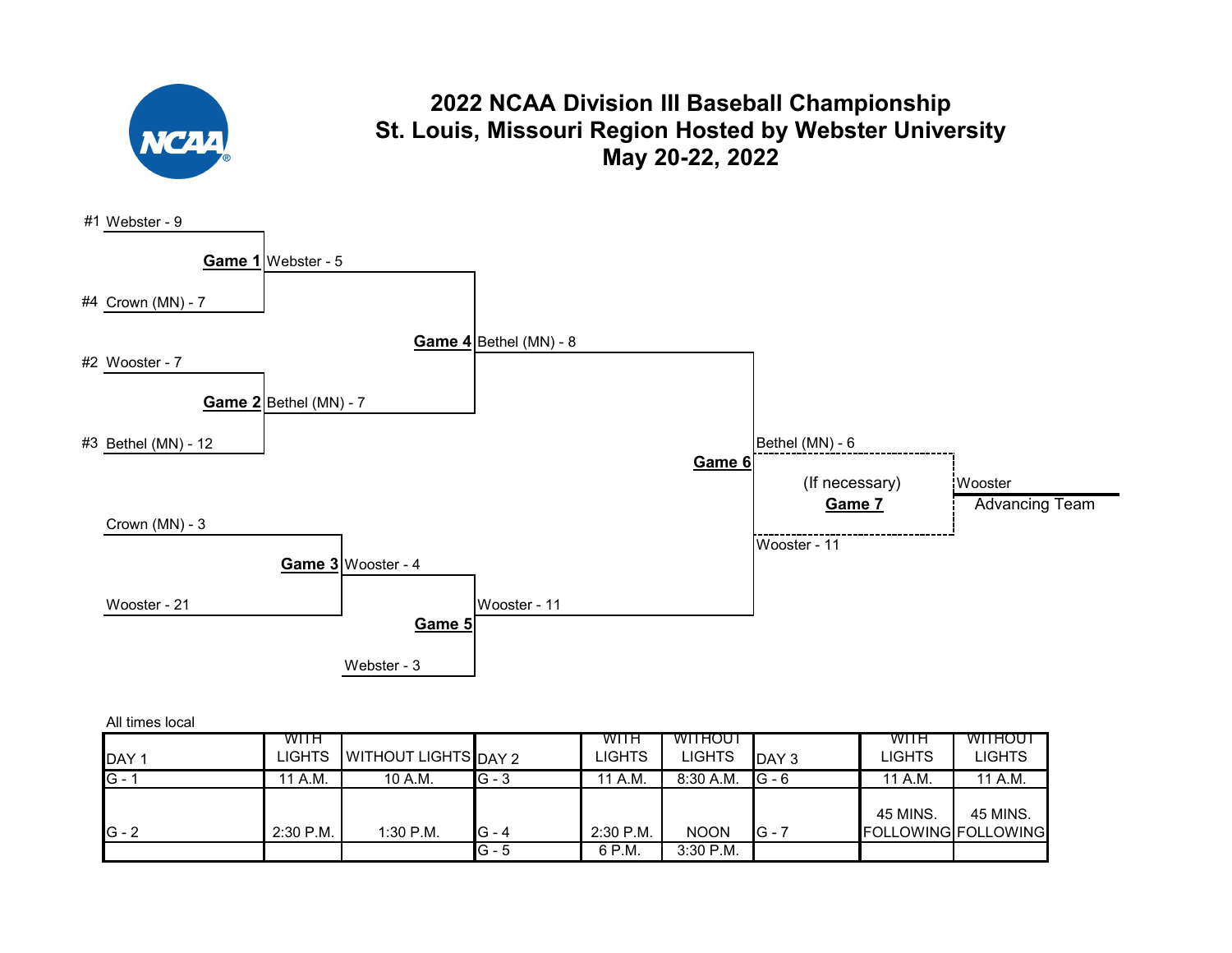

## **2022 NCAA Division III Baseball Championship Stevens Point, Wisconsin Region Hosted by Stevens Point May 20-22, 2022**



| .       |           |                       |         |             |                |          |                 |                 |
|---------|-----------|-----------------------|---------|-------------|----------------|----------|-----------------|-----------------|
|         | WITH      |                       |         | WITH        | <b>WITHOUT</b> |          | WITH            | WITHOUT         |
| DAY '   | LIGHTS    | <b>WITHOUT LIGHTS</b> | DAY 2   | LIGHTS      | LIGHTS         | DAY 3    | LIGHTS          | LIGHTS          |
| $G -$   | 11 A.M.   | 10 A.M.               | $G - 3$ | 11 A.M.     | $8:30$ A.M.    | $IG - 6$ | 11 A.M.         | 11 A.M.         |
|         |           |                       |         |             |                |          | 45 MINS.        | 45 MINS.        |
|         |           |                       |         |             |                |          | <b>FOLLOWIN</b> | <b>FOLLOWIN</b> |
| $G - 2$ | 2:30 P.M. | 1:30 P.M.             | $G - 4$ | $2:30$ P.M. | <b>NOON</b>    | IG - 1   |                 |                 |
|         |           |                       | IG - 5  | 6 P.M.      | 3:30 P.M.      |          |                 |                 |